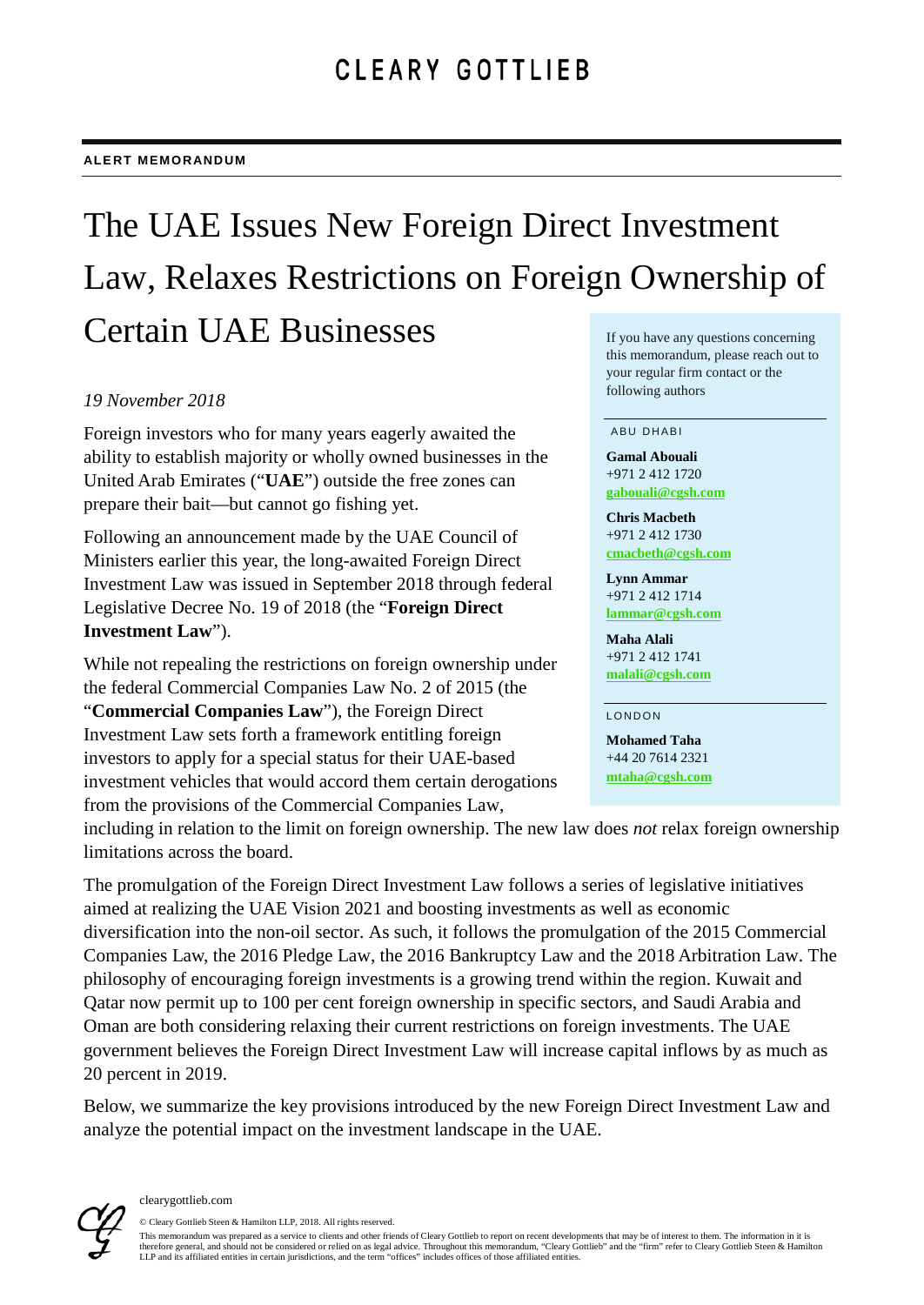## **I. The Context: The Commercial Companies Law Restrictions on Foreign Ownership of UAE Businesses**

Pursuant to Article 10 of the Commercial Companies Law, foreign ownership of companies in the UAE is generally capped at 49 per cent. This general prohibition on majority foreign ownership of companies in the UAE has given rise to a number of structures purportedly allowing foreign investors to beneficially own a higher percentage of UAE companies. These structures—despite their widespread use—often raised legal questions, in particular under the federal Anti-Concealment Law No. 17 of 2004.

By contrast, the provisions of the Commercial Companies Law, including the limit on foreign ownership, do not apply to companies established in UAE free zones. However, free zone companies are typically not permitted to operate in the UAE "onshore" (i.e., outside the free zones).

As a first step towards easing the limitation on foreign ownership of UAE companies, Article 10 of the Commercial Companies Law was amended in September 2017 to allow the UAE Council of Ministers the flexibility to permit increased levels of foreign ownership in certain companies and sectors of the economy. To our knowledge, the Council of Ministers has never exercised this authority.

## **II. Scope and Goals of the Foreign Direct Investment Law**

The Foreign Direct Investment Law allows certain licensed foreign direct investments to benefit from specific exemptions from the Commercial Companies Law (including, potentially, foreign ownership limitations) and other federal laws. These exemptions are *not*

automatic and would need to be applied for through a process set out in the Foreign Direct Investment Law. Furthermore, these exemptions are coupled with a number of obligations that are not generally applicable to companies operating in the UAE.

## *Positive List*

The Foreign Direct Investment Law envisages a "positive list" of sectors eligible for such exemptions. The Law does not, however, specify what the said sectors are. Rather, the UAE Council of Ministers is to issue the list based upon the recommendation of a Foreign Direct Investment Committee (the "**FDI Committee**") to be chaired by the Minister of Economy.

The timing and exact content of the positive list remain unclear. Speaking at an event in Dubai, the UAE Minister of Economy said that the UAE will reveal the list of sectors in which up to 100 percent foreign ownership is allowed by Q1 2019. "Renewable energy, artificial intelligence and technology are among the sectors that are being considered," he said.<sup>[1](#page-1-0)</sup>

In determining the positive list sectors, the Council of Ministers must take into account and fulfill the objectives of the Foreign Direct Investment Law, which include "increasing foreign direct investment flows in priority sectors so as to achieve balanced and sustainable development and employment opportunities in various areas" and "expanding the productive asset base and transferring and attracting advanced technology, know-how and training."

Rather than opening the doors wide open to foreign-investor controlled investment, the positive list is expected to promote UAE industrial policy. The UAE Council of Ministers' resolution issuing the positive list

<span id="page-1-0"></span> <sup>1</sup> "*UAE to announce sectors eligible for full foreign ownership in early 2019*" The National, 12 November 2018.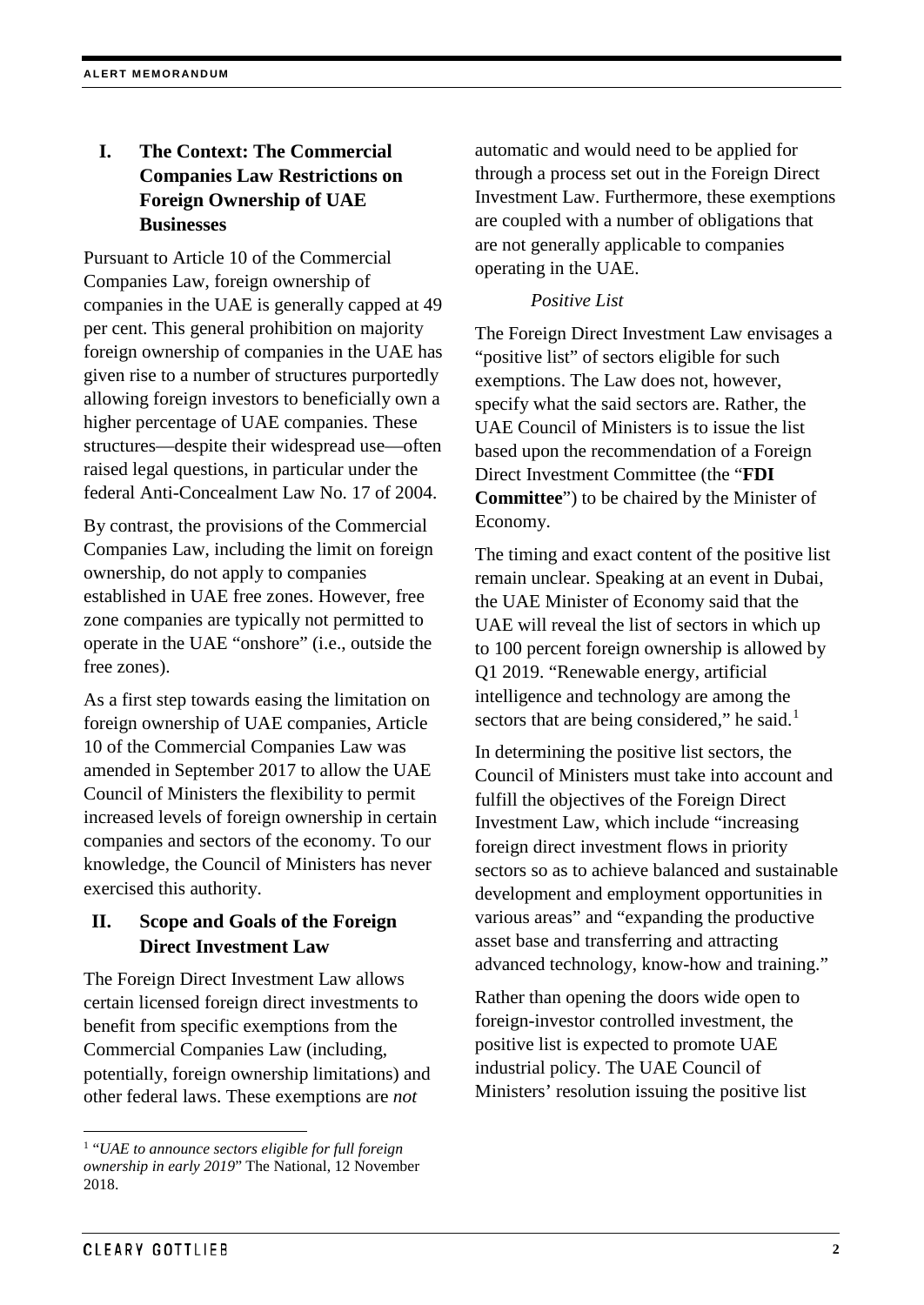may specify the Emirate or Emirates in which a company must operate to be eligible for the benefits of the Foreign Direct Investment Law. The resolution may allow foreign ownership of up to 100% (or any lower percentage), and may also impose conditions including minimum capitalization and minimum employment levels for Emiratis.

### *Negative List*

By contrast, the Foreign Direct Investment Law sets out explicitly a "negative list" of sectors excluded from the Law's scope, such as oil exploration and production activities; defense and security-related activities; banking and financial activities; insurance activities; certain recruitment activities; the provision of water and electricity; fishing and related services; post, telecommunication and other audiovisual services; road and air transport; printing and publishing; commercial agency; and medical retail (including pharmacies).

The Foreign Direct Investment Law authorizes the UAE Council of Ministers to add or remove sectors on the negative list upon the recommendation of the FDI Committee.

### *Case-by-Case Exemption*

An activity that falls in neither the positive or negative list may benefit of the Foreign Direct Investment Law if approved by the Council of Ministers pursuant to a special procedure (*See "Applying for License for Foreign Direct Investment"*).

### *Exclusions*

The Foreign Direct Investment Law generally only applies to foreign investments established and licensed in the UAE following the law's adoption. However, the Foreign Direct Investment Law does extend the benefits and protections provided in Articles 8 and 9 of the Law, including *inter alia* the right to repatriate dividends and salaries and the protections against confiscation and expropriation, to

existing investments, and does not affect advantages already enjoyed by existing foreign investments pursuant to specific laws, regulations, treaties or contracts. Further, the Foreign Direct Investment Law generally does not apply to companies incorporated in financial or non-financial free zones in the UAE.

## **III. Applying for License for Foreign Direct Investment**

An application for a license to carry out a business activity pursuant to the Foreign Direct Investment Law must first receive the approval in principle of the relevant federal or local administrative authority having the general power over licensing the project in question (e.g., Department of Economic Development, the relevant Ministry/Department in case of activity of a special nature, etc.), following which the foreign investor must apply to the foreign direct investment authority in the relevant Emirate (the "**FDI Authority**") for approval to conduct the activity as a foreign direct investment. This requirement to obtain a license applies even if the business in question is clearly within the positive list.

If the application concerns an activity not on the positive list, the FDI Authority may either reject the application or refer it to the FDI Committee after consulting with the government of the relevant Emirate. The Minister of Economy then refers the application, together with the recommendation of the FDI Committee, to the UAE Council of Ministers for approval.

If the license application is approved, the relevant company shall be registered in the foreign direct investment register kept at a newly formed Foreign Direct Investment Unit within the Ministry of Economy. The name of the company must be followed by the words "foreign direct investment."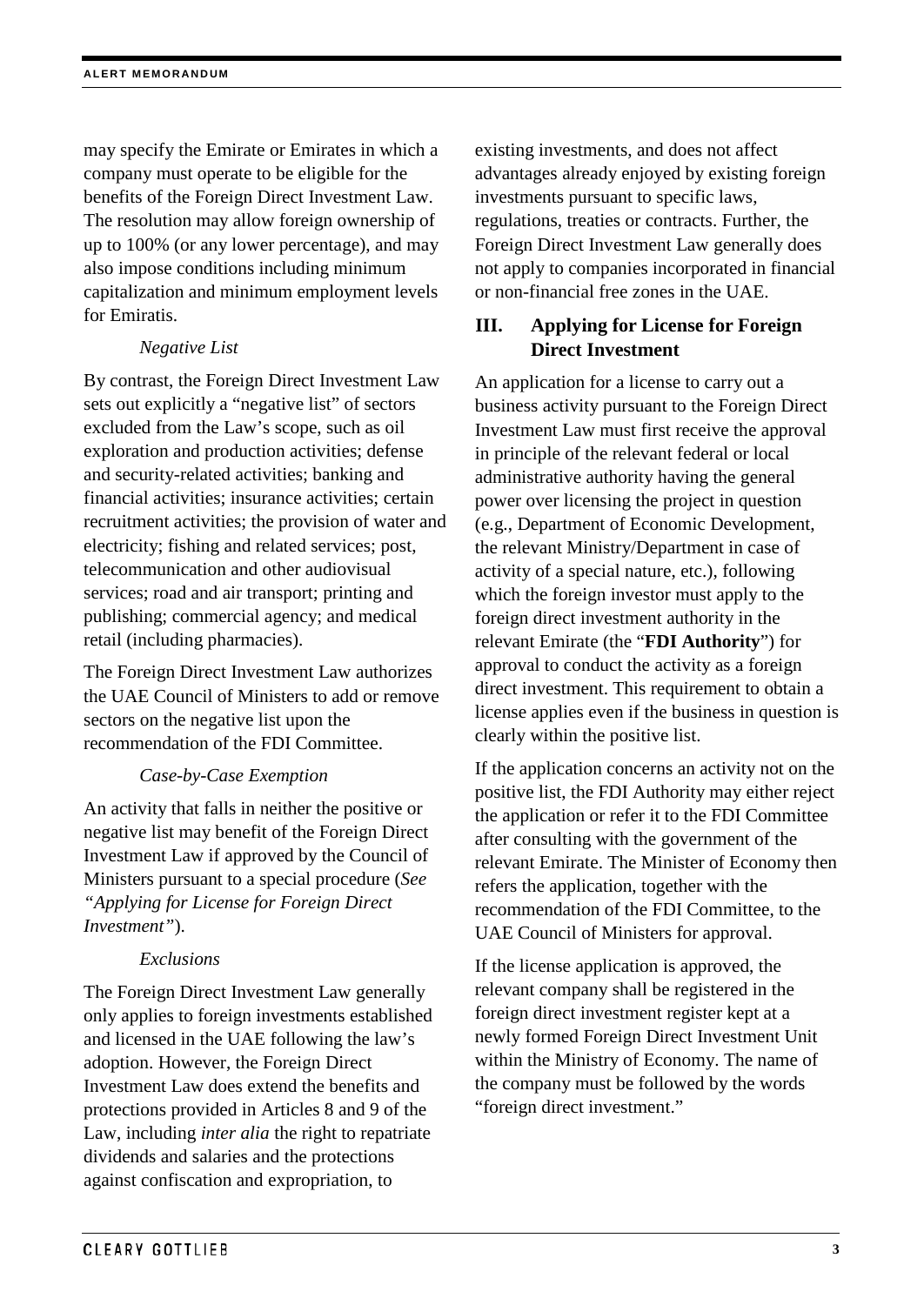## **IV. Instrumental Role of the FDI Committee**

It is evident that the FDI Committee plays an instrumental role in the implementation process of the Foreign Direct Investment Law, in particular given that the FDI Committee is charged with proposing the positive list and additional negative list sectors to the Council of Ministers.

The FDI Committee is yet to be formed. It will include representatives of the various Emirates and other relevant authorities, including FDI Authorities. In fulfilling its role, the FDI Committee is required to liaise with local governments and various federal and local authorities, including FDI Authorities. The *modus operandi* of the FDI Committee will be set out in the resolution through which it will be formed. We will therefore have to wait and see whether such *modus operandi* will include mechanisms to avoid the complexities, delays and bureaucracy that typically arise when various parties are involved in a decisionmaking process. This would be crucial for the FDI Committee to be able to carry out its role efficiently.

## **V. Guarantees of the Foreign Direct Investment**

A company licensed under the Foreign Direct Investment Law (the "**FDI Company**") shall be treated as a local company to the extent permissible under the applicable UAE laws and treaties. Further, an FDI Company shall be permitted to repatriate dividends as well as the proceeds of any sale, liquidation or judgment related to the investment. Employees of the FDI Company are also entitled to repatriate their salaries and benefits. All information submitted by or on behalf of the FDI Company to the relevant authorities will be treated confidentially.

The Foreign Direct Investment Law prohibits the confiscation or expropriation of the foreign direct investment/project save for a public benefit and against the payment of just compensation. A right of use issued to the FDI Company regarding land allocated to the foreign direct investment or the underlying project may not generally be cancelled or restricted unless the FDI Company is in breach of the terms of the license. In addition, the assets of the FDI Company may only be seized or confiscated pursuant to a judicial order.

## **VI. Obligations of the Foreign Direct Investment Company**

The FDI Company must carry out the activity specified in its license and, in doing so, must abide by applicable federal and local laws, including those relating to the protection of the environment, public health and security. In addition, the FDI Company must employ and train Emirati nationals, and must abide by the Emiratization requirements to be set out in a UAE Council of Ministers resolution adopted pursuant to the Foreign Direct Investment Law. The FDI Company must also maintain its books and records in accordance with legal requirements, appoint one or more auditors (whose mandate cannot extend beyond 6 consecutive years), and provide the information, documentation and statistical data as may be required by the relevant authorities.

The FDI Company will be permitted to add new partners or investors through capital issuances or share sales, to amend its constitutional documents or legal form and to enter into merger and acquisition transactions with other entities. However, such operations require the written approval of the relevant authorities, including the FDI Authority in the relevant Emirate and the Foreign Direct Investment Unit at the Ministry of Economy.